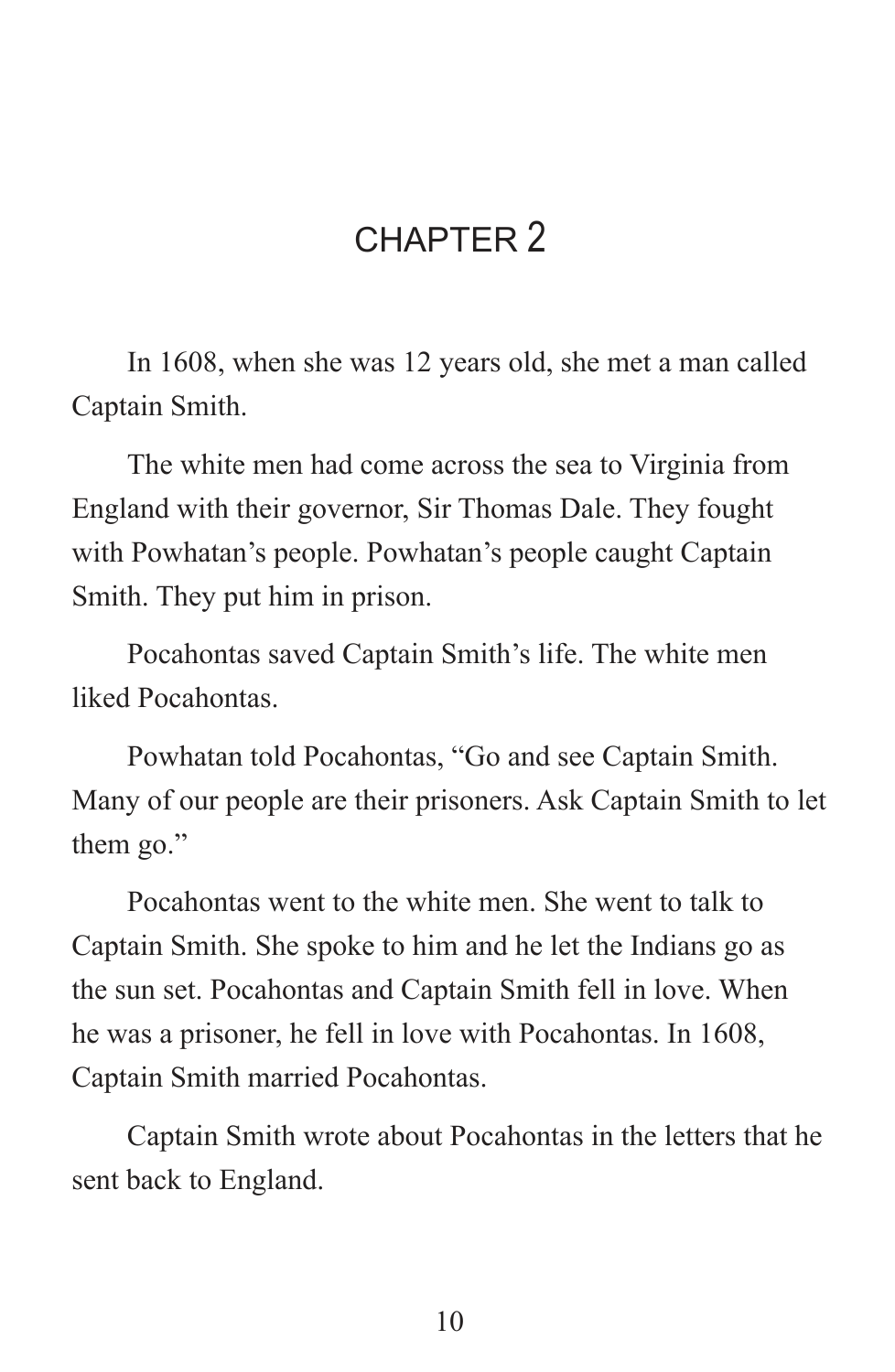

*In 1608, she met a man called Captain Smith.*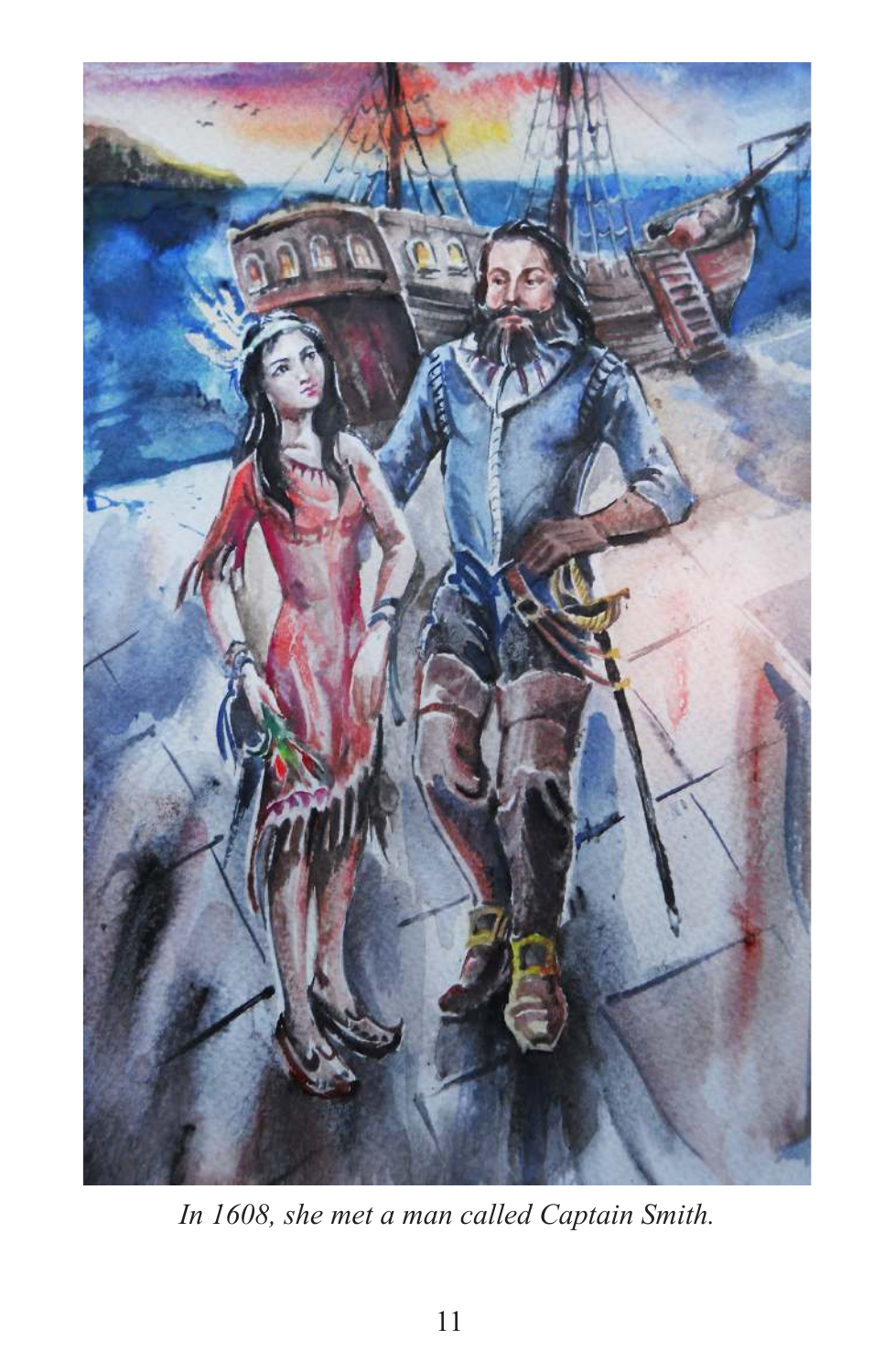It was usual for Indian girls to get married when they were very young. Powhatan, Pocahontas' father, had lots of wives. He had twelve favourite wives, twenty sons and ten daughters.

There are other people who wrote about Pocahontas too. William Strachey, who was a  $17<sup>th</sup>$  century English writer, wrote about Pocahontas in his book, but his words about her are the same as the words Captain Smith wrote. People **argue** about who copied who. It looks like William Strachey copied from Captain Smith.

William Strachey didn't see Pocahontas when he was in Virginia. She didn't visit the camp after Captain Smith left for England in September 1609.

Pocahontas didn't get any letters from Captain Smith after he left. She began to think he was dead.

According to William Strachey, Pocahontas married again. He wrote that she was married to an Indian called Kocoum after Captain Smith left, but this may be wrong as we know that Pocahontas married John Rolfe in 1614.

Captain Argall was the captain of a ship that England sent to Virginia. He arrived in Virginia in September 1612. He planned to kidnap Pocahontas so that he could free the white slaves that Powhatan had.

Captain Argall was a bold man, who always did his duty, **no matter what**.

**argue** (v) to discuss something with someone who thinks differently from you **no matter what** (phrase) regardless of the consequences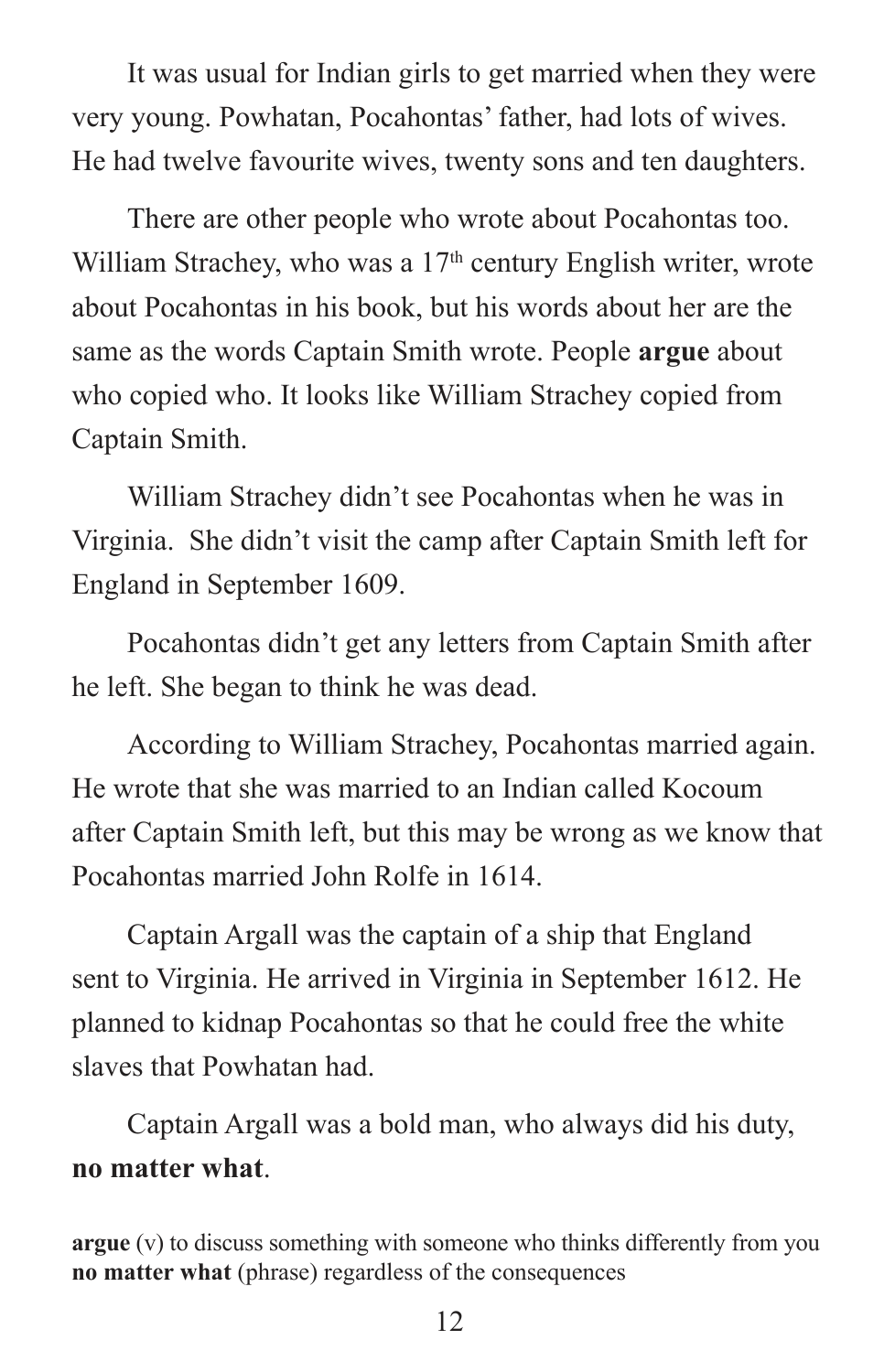Japazeus, King of Pasptancy, helped Captain Argall to trick Pocahontas.

Captain Argall also wanted to get back the tools the Indians had stolen and get some corn for the colony.

She went on to Argall's ship. The white men caught her.

In April 1613, the white men took Pocahontas prisoner. The Governor, Sir Thomas Dale told the white men, "Go and capture Pocahontas."

It is hard to know how old Pocahontas was at this time. Her father didn't keep records. She was probably 18 when the white men took her.

Pocahontas was a gentle and fair girl. She liked the white men in Virginia because of Captain Smith.

She was like other Indian girls before the white men took her. She was the daughter of the chief but that did not make her special. It was the English who called her a princess.

She didn't act like a princess when she was "cartwheeling" about the **fort**.

Between 1609, when Captain Smith left, and 1613, when the white men held her prisoner, we don't know what happened to Pocahontas. The Indians didn't write books about her.

**fort** (n) a strong building (generally soldiers live there)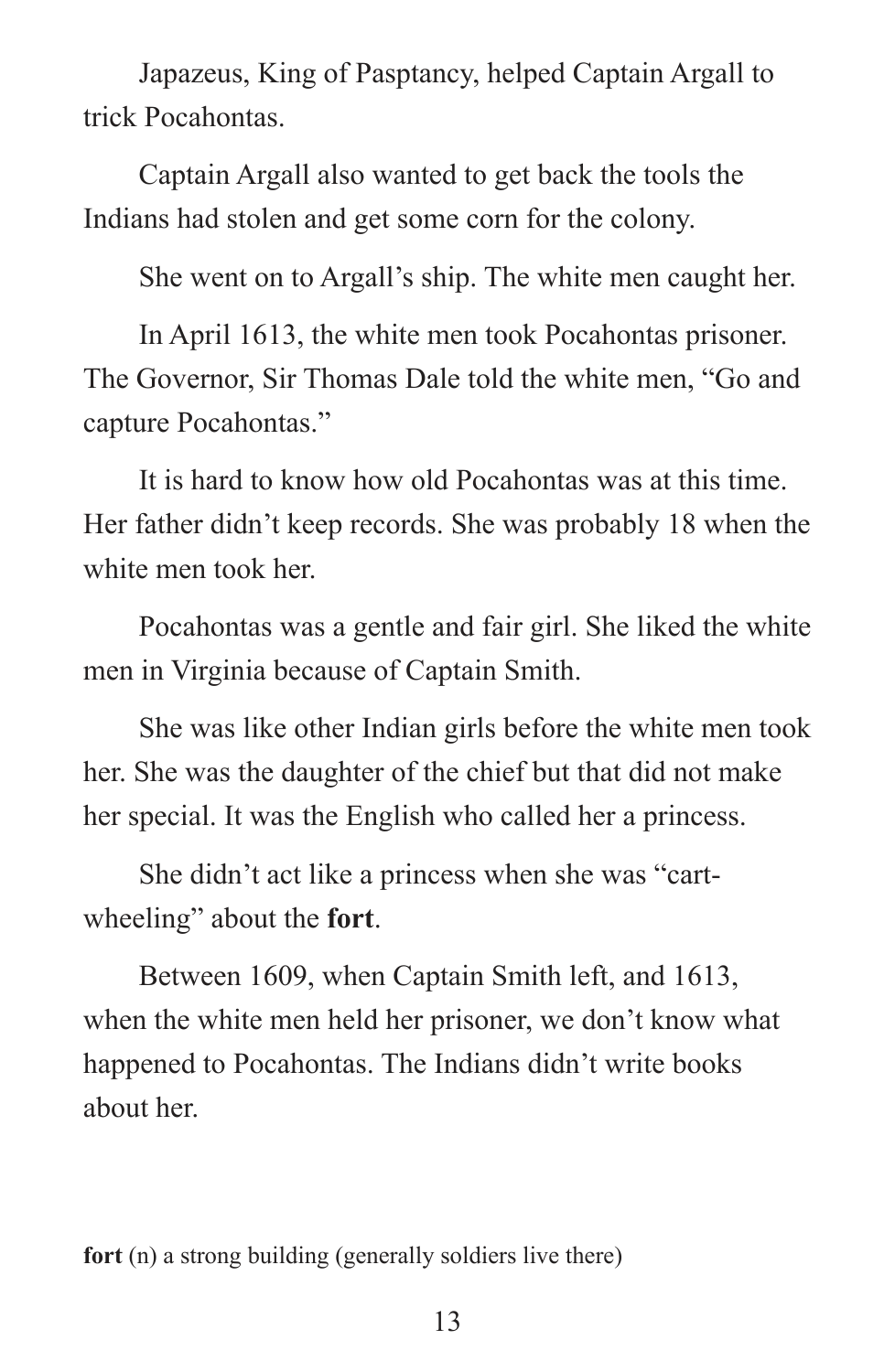

*She went on to Argall's ship. The white men caught her.*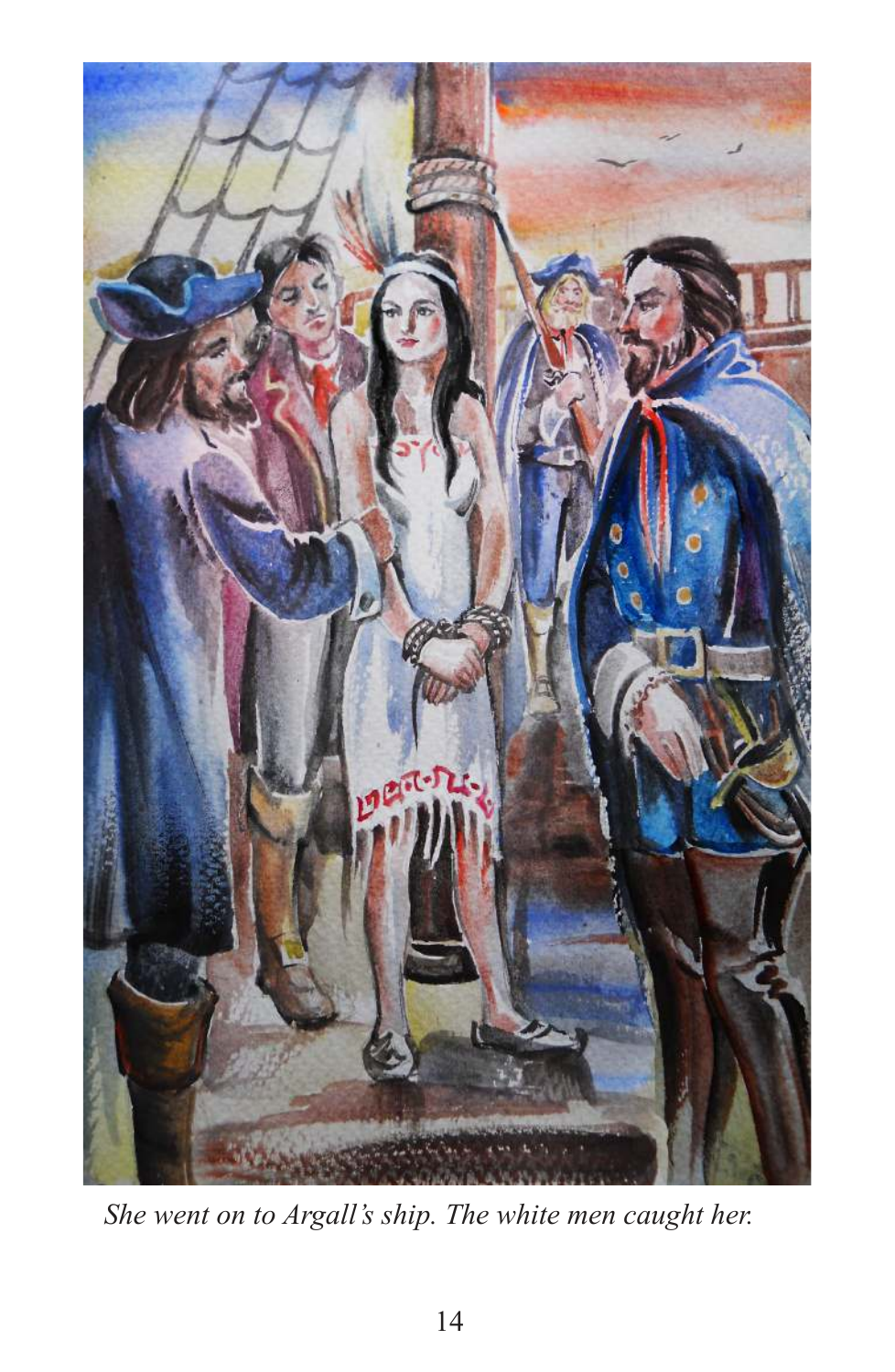Argall sent a message to Powhatan. He said, "We'll let Pocahontas go if Powhatan does what we want."

Powhatan agreed but the men didn't let her go. Powhatan sent home some of the white slaves, one broadaxe, a long whipsaw, and a canoe of corn, but Pocahontas had to stay in Jamestown.

In March 1614, Sir Thomas Dale and Captain Argall went to see Powhatan. They took Pocahontas with them. They asked, "Will you fight or will you give back the things you stole? When you give back the stolen things, Pocahontas can come home"

 Two of Powhatan's sons wanted to see their sister. When they saw that she was well, they went to see their father. They told him that they could make peace with the white men.

John Rolfe went to talk to Powhatan but it was his brother, Apachamo, the next man to be chief, who made a promise for peace.

While Pocahontas was a prisoner, she fell in love with John Rolfe and John Rolfe fell in love with her.

The Governor said to John Rolfe, "You can marry her."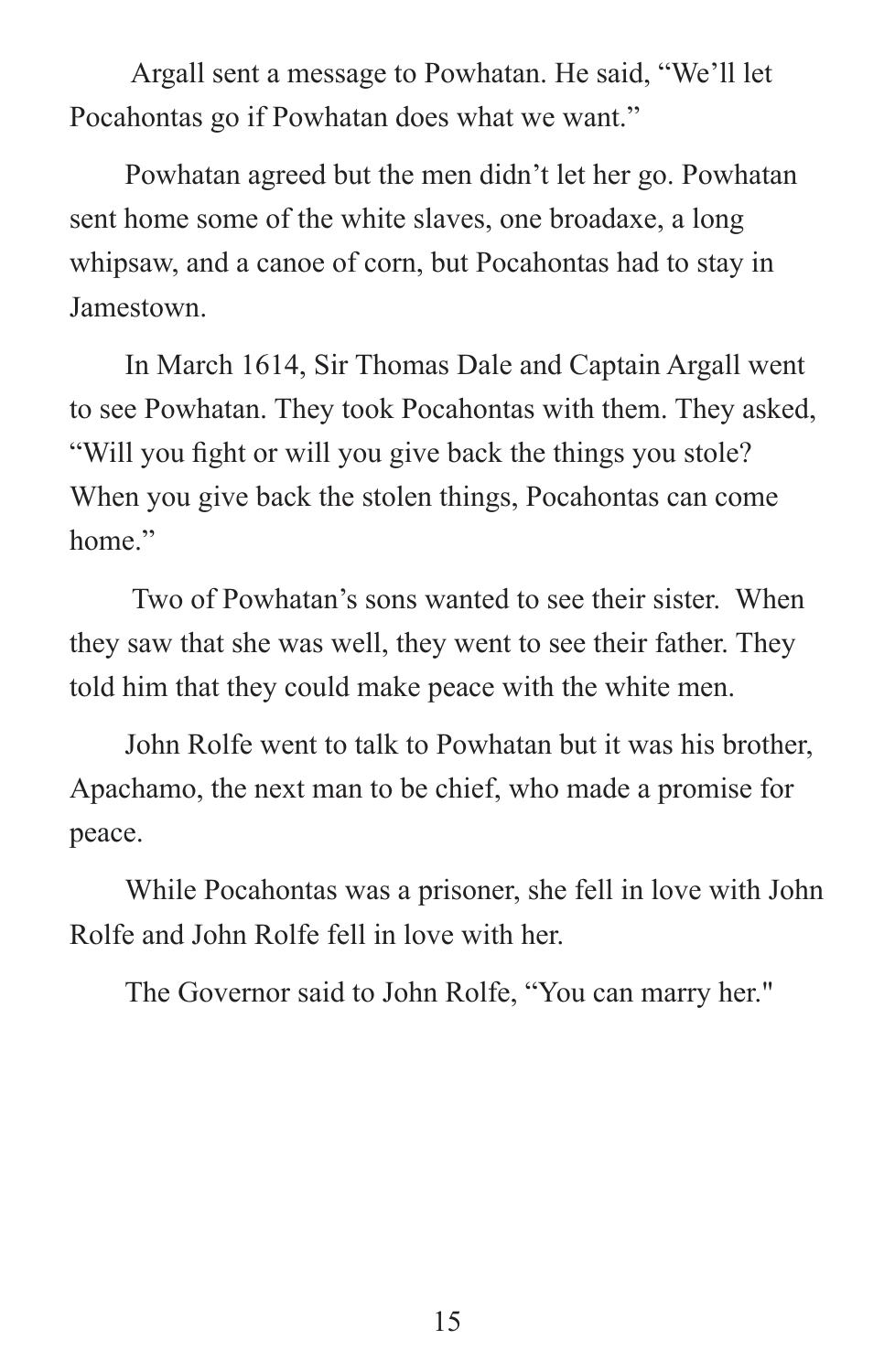# **COMPREHENSION CHECK**

#### **Test-1**

## **Are the following sentences True (T) or False (F)?**

| 1.               | The white men never fought with Powhatan's people. $T / F$                |     |
|------------------|---------------------------------------------------------------------------|-----|
| 2.               | Powhatan never trusted his daughter.                                      | T/F |
| 3.               | While Pocahontas was a prisoner, she fell in<br>love with John Rolfe.     | T/F |
| $\overline{4}$ . | Powhatan had twelve wives.                                                | T/F |
| 5.               | Pocahontas didn't like the white men.                                     | T/F |
| 6.               | Captain Smith wrote a letter about<br>Pocahontas to King James.           | T/F |
| 7.               | Powhatan loved his youngest daughter so much.                             | T/F |
| 8.               | Pocahontas saved Captain Smith's life.                                    | T/F |
| 9.               | Captain Argall was a nice person.                                         | T/F |
| 10.              | Pocahontas disappointed her own people to<br>help the white men.          | T/F |
| 11.              | People in England were not interested in<br>knowing about Indians.        | T/F |
|                  | 12. Indians kept lots of drawings in their houses<br>and did their magic. | T/F |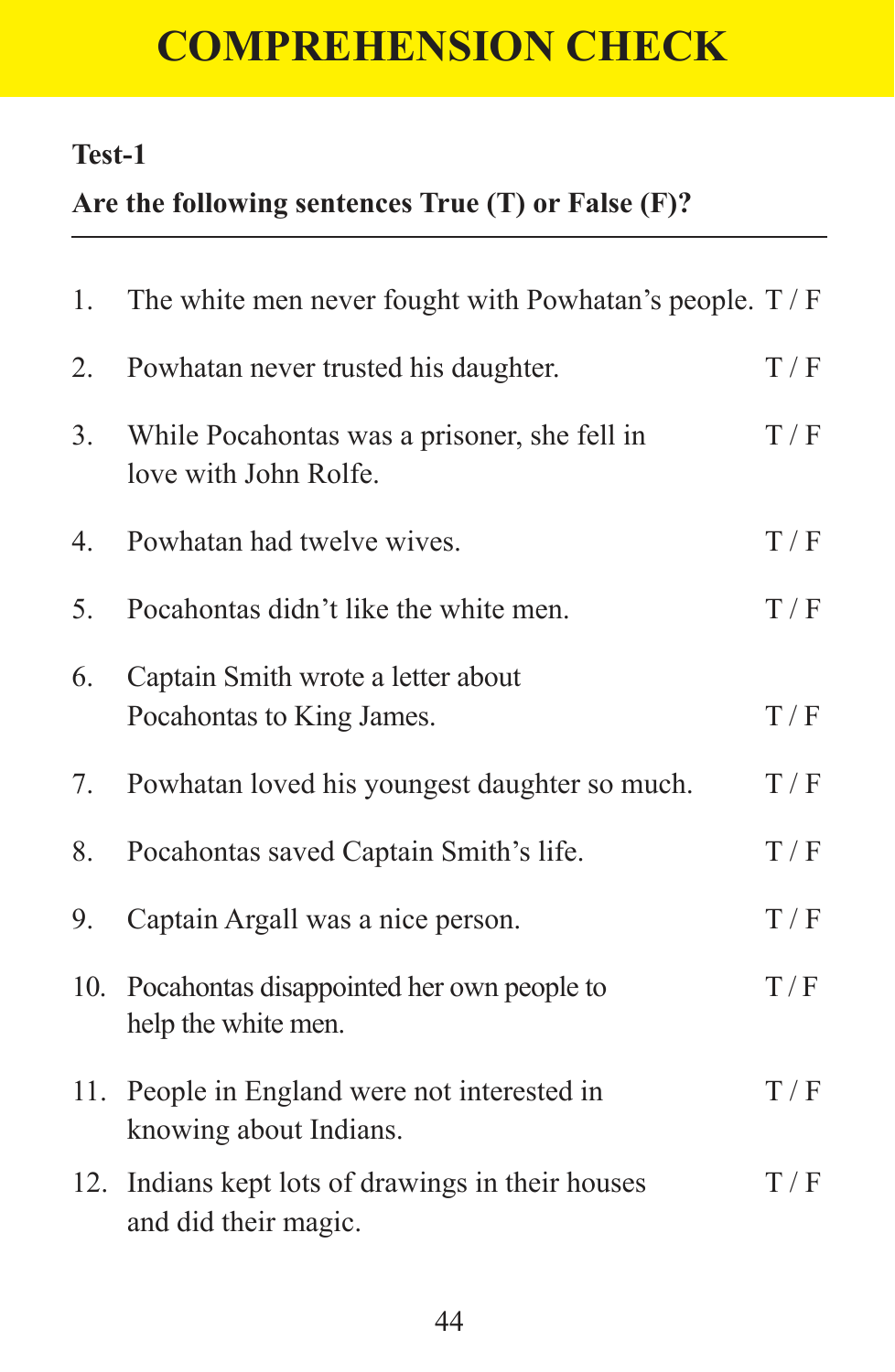# **Test-2 Match the sentences.**

## **Beginnings**

- 1. The white men had come
- 2. Pocahontas was a princess
- 3. Indian girls got married
- 4. The men of Jamestown believed
- 5. The Indians had red skin
- 6. When Pocahontas arrived in London,
- 7. John Rolfe married a new lady
- 8. Pocahontas became a Christian
- 9. Powhatan was very upset
- 10. When Captain John Smith heard about Pocahontas arriving in England,

#### **Endings**

- a. and had a Christian name.
- b. across the sea from England.
- c. that made them different from the white men of Jamestown.
- d. who saved Captain Smith's life.
- e. he wrote to Queen Anne about her.
- f. there were many people who were interested in her.
- g. when they were very young.
- h. after Pocahontas died.
- i. that Pocahontas had died so far from home.
- j. that the Indian priests were like witches.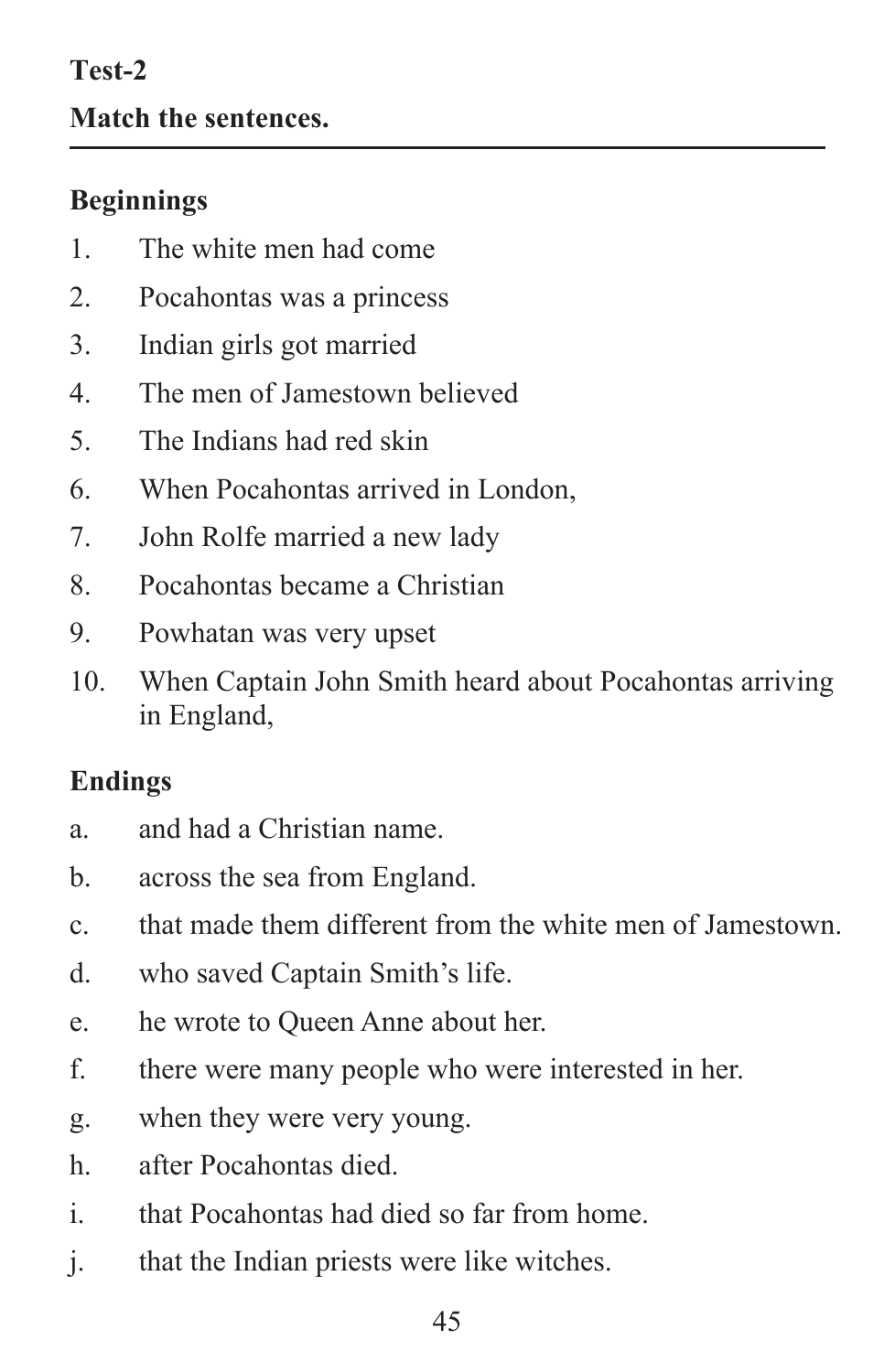*Sir Thomas Dale, Captain Argall, Powhatan, Captain John Smith, Thomas Rolfe or Parson Whittaker*  1. "Go and capture Pocahontas." ............................................................................................. 2. "We'll let Pocahontas go if Powhatan does what we want." ............................................................................................. 3. "When she dies, I'll send a new child as a present to Jamestown" ............................................................................................. 4. "Ten years ago, when I was in Virignia, the Indians caught me." ............................................................................................. 5. "Can I go and visit my aunt Cleopatra?" ............................................................................................. 6. "They killed adults and children for their gods." ............................................................................................. 7. "It is not very nice of the King to try and take two of my children at the same time." .............................................................................................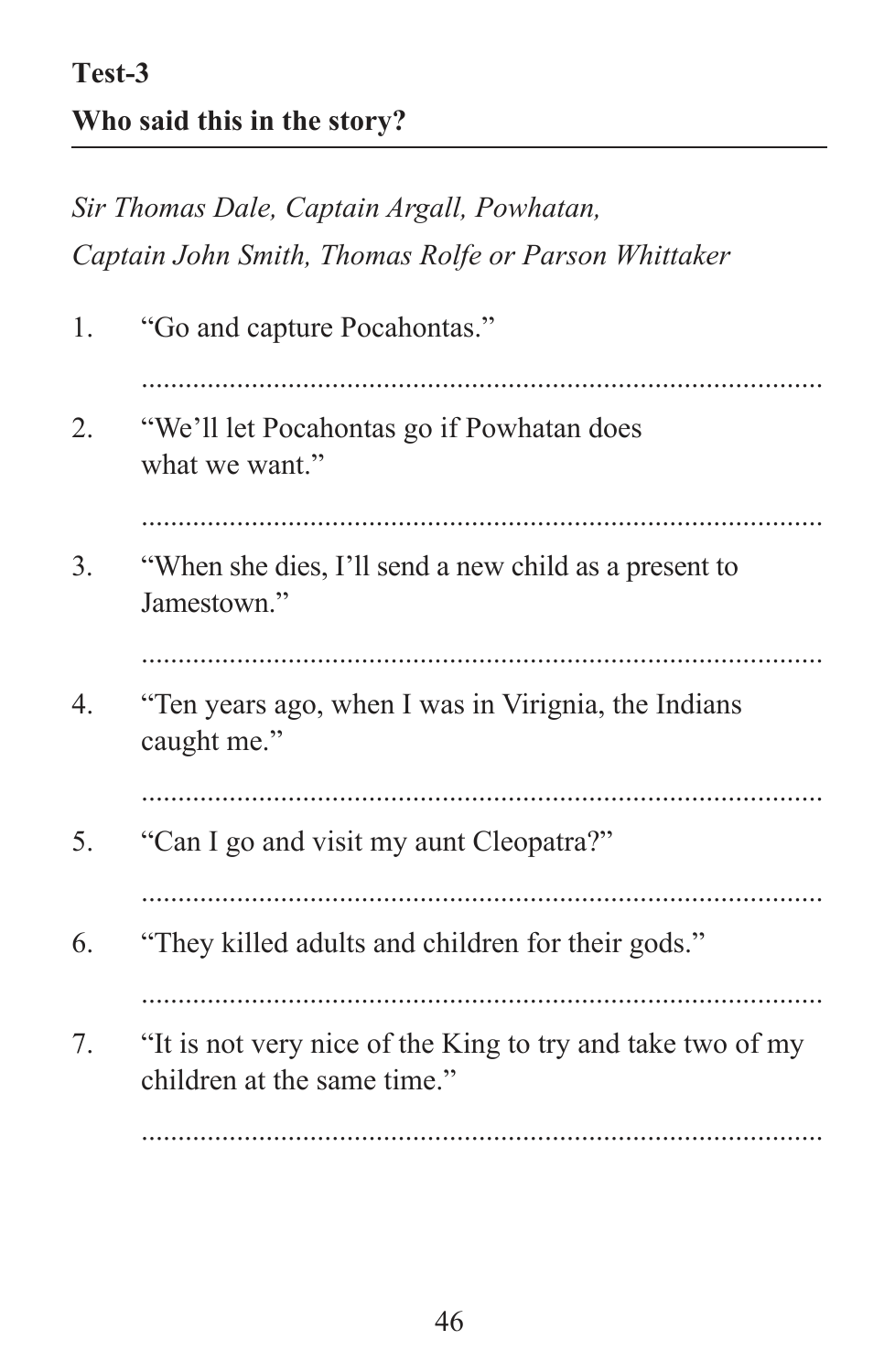# **GRAMMAR CHECK**

#### **Test-1**

## **Circle the correct form of the verbs in italics.**

**Example:** I didn't understand what he *was asking* / *is asking* for.

- 1. Powhatan was not happy that Pocahontas *helped* / *helps* the white men.
- 2. The chief said they *would kill* / *will kill* me because I was his enemy.
- 3. Powhatan said that he *had to see* / *has to see* his daughter every day.
- 4. He was sure that the Indians *would become* / *will become*  Christians.
- 5. Nobody knows what Pocahontas *did* / *does* when the white men took her
- 6. When they first *came* /*come* to Virginia, they were not nice people.
- 7. When Pocahontas got to England, Captain Smith *has got* / *was getting* ready to go away on his ship for the third time.
- 8. John Rolfe *marries* / *married* a new lady after Pocahontas died.
- 9. Pocahontas knew what the white men *were doing* / *are doing* to her people.
- 10. When Pocahontas *died* / *dies*, her son went to live with Sir Lewis Stukely of Plymouth.